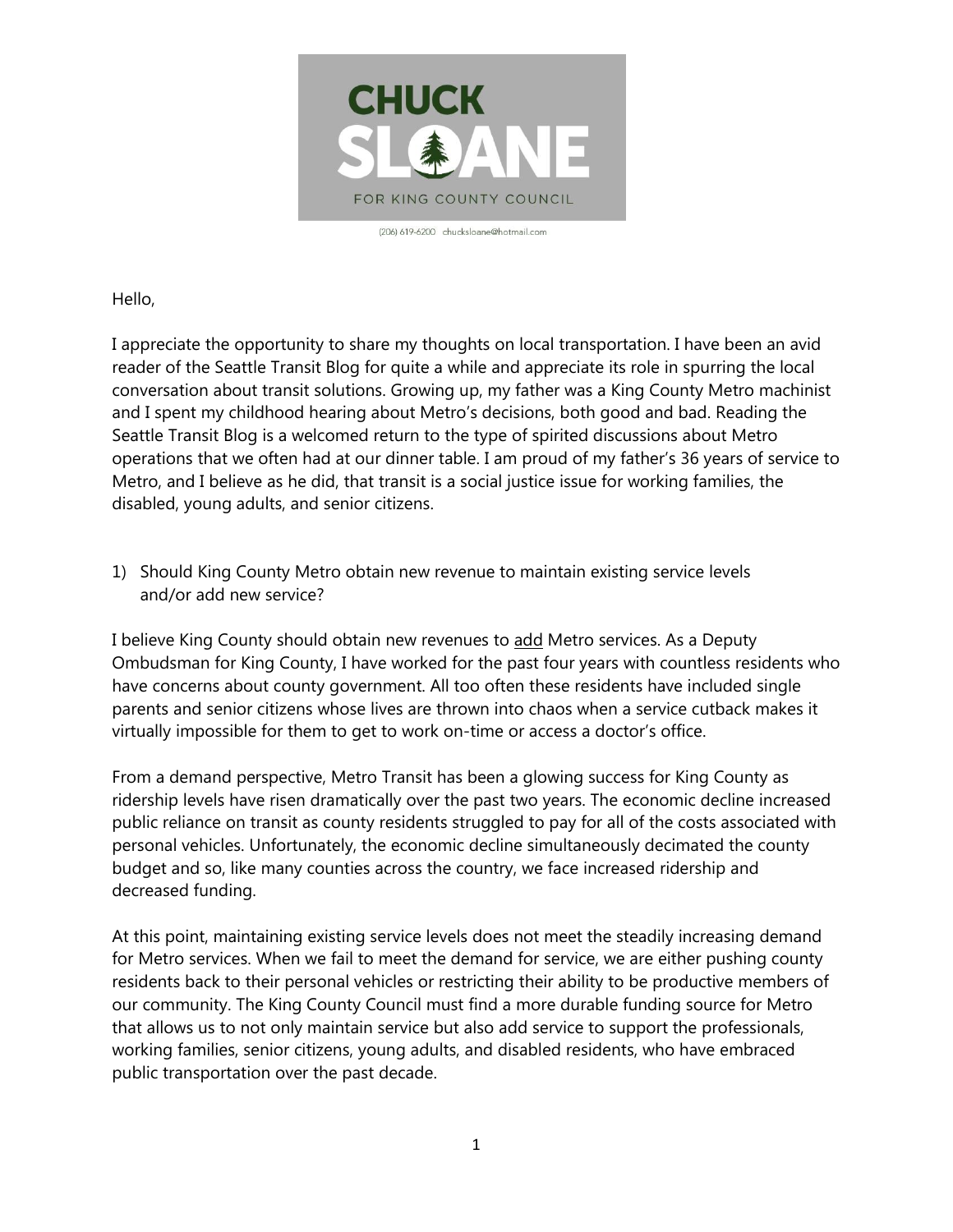2) Is your support dependent on the revenue source not being regressive?

Yes, my support on a revenue source is dependent upon it not being regressive.

A question that we need to ask ourselves is how much more regressive can we get? King County Metro currently receives approximately 60% of its funding from sales taxes. As a result, we have one of the most regressive approaches in the country for funding transportation. In addition, because sales taxes are more prone to fluctuation than other potential revenues sources (e.g., MVET, payroll taxes, tolls, etc.) our reliance on this revenue source limits long-term planning and investment.

Transit clearly represents a public good for those of us who use it regularly; however, it also benefits the rest of the community who experience less traffic, better air quality, and can rest assured that their employees, coworkers, and extended family, have a reliable way to get around the county. As we determine future revenue sources, we must consider the widespread public benefit of public transportation and fund it in a more progressive manner.

As a King County Councilmember, I will work closely with my fellow Councilmembers and the County Executive to lobby the state legislature for a more progressive source of tax revenues. Based on my experience as a mediator, I know that when two sides are locked in a protracted disagreement that successful parties often make it "easy" for the other side to move toward their position. With that in mind, I believe that our county's elected leadership could make it easier for the state legislature to support a long-term funding solution if we are able to present a long-term plan, with majority support from the Council, that clearly describes the additional transit service that will emerge from additional taxing authority.

3) Is it important to you that any tax increase for King County Metro go before the voters?

While it is important that county residents have ample opportunity to express their opinion of on tax increases, I do not believe that every tax increase must go to a vote. As voters, we elect candidates who represent us and then rely on them to make difficult decisions about human services, public safety, transit, and whether these government services warrant additional taxation.

In 2011, County Council approved the Congestion Reduction Charge (CRC) with a 6-3 vote that enabled the county to increase vehicle licensing fees without referring the issue to county voters. In the words of Councilmember Lambert: "Without this compromise on funding for Metro, we all would pay more for gas, spend more time commuting, and lose some of our quality of life. Transit cuts of this magnitude will further undercut our fragile economy, and we can't afford that risk." While this agreement effectively ended the Ride-Free Zone, I commend the Council for recognizing the direness of the situation and showing leadership to create a solution.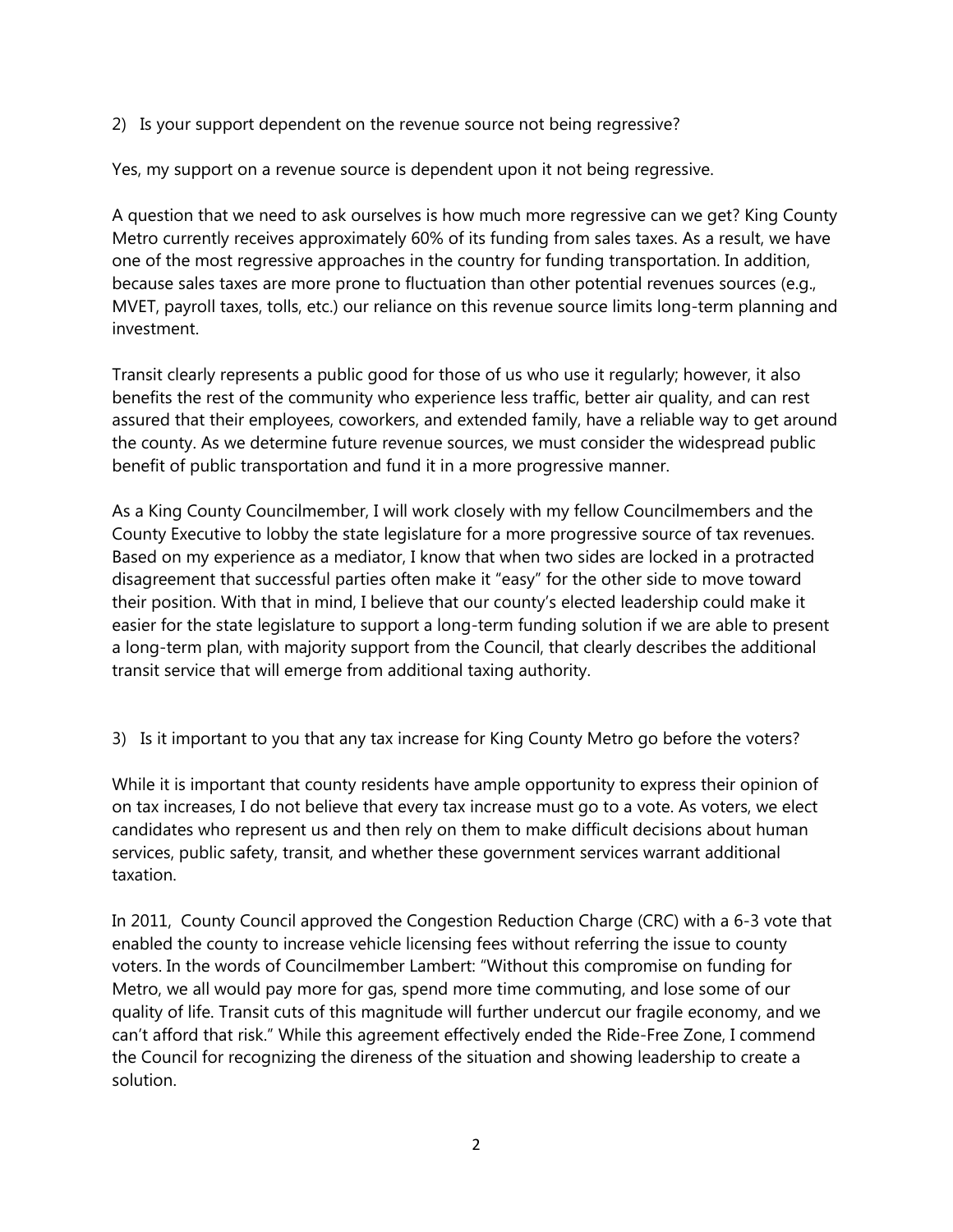4) Please rank your priorities (1 being highest priority, 4 the lowest) for the King County Metro budget:

- \_5\_ preservation of one-seat rides to major job centers
- \_1\_ better local connections to high-capacity, express, or RapidRide lines
- \_2\_ capital expenditure to speed up service in important corridors
- \_3\_ expansion of service to outlying areas of the county
- \_4\_ Other (please explain):

## #4

As a Councilmember, I am committed to working closely with our community's senior citizens to ensure that Metro Transit is a safe, reliable and comfortable method of transportation for them during their retirement years. According to census estimates, in the next twenty years the percentage of senior citizens will increase dramatically and by 2030, one in every five people you see walking down the street will be over the age of 65. I will work closely with our district's seniors to ensure their needs are fully considered in our transit planning.

5) Do you support Sound Transit's current plans to construct light rail to Lynnwood, Redmond, and Des Moines?

Yes, I support the Sound Transit plans to expand light rail service to Lynnwood, Redmond, and Des Moines. If we can agree that one of the broad goals of light rail is to promote transit oriented development with nearby housing and jobs, then light rail expansion in these areas clearly makes sense. Each of these cities are population and job centers in our region and if the plan is properly conceived and executed, light rail will enable these communities to grow in sustainable ways. Residents of Lynnwood, Redmond, and Kent/Des Moines currently struggle with some the most congested traffic corridors in the county and given a reliable alternative, light rail will dramatically expand our current pool of transit users in these areas.

In addition, I also support an extension of light rail south of Kent/Des Moines to the Federal Way Transit Center. As anyone who has spent any time in Federal Way can attest, this community is highly reliant on public transportation and would realize a tremendous benefit from this investment.

6) Would you support additional taxing authority to allow Sound Transit to continue building the rail in their long range plan?

Yes, Sound Transit's long range plan provides the certainty necessary for our communities to begin developing transit oriented development. In the past six months, I have had the opportunity to visit Sound Transit open houses for the Roosevelt and Northgate stations.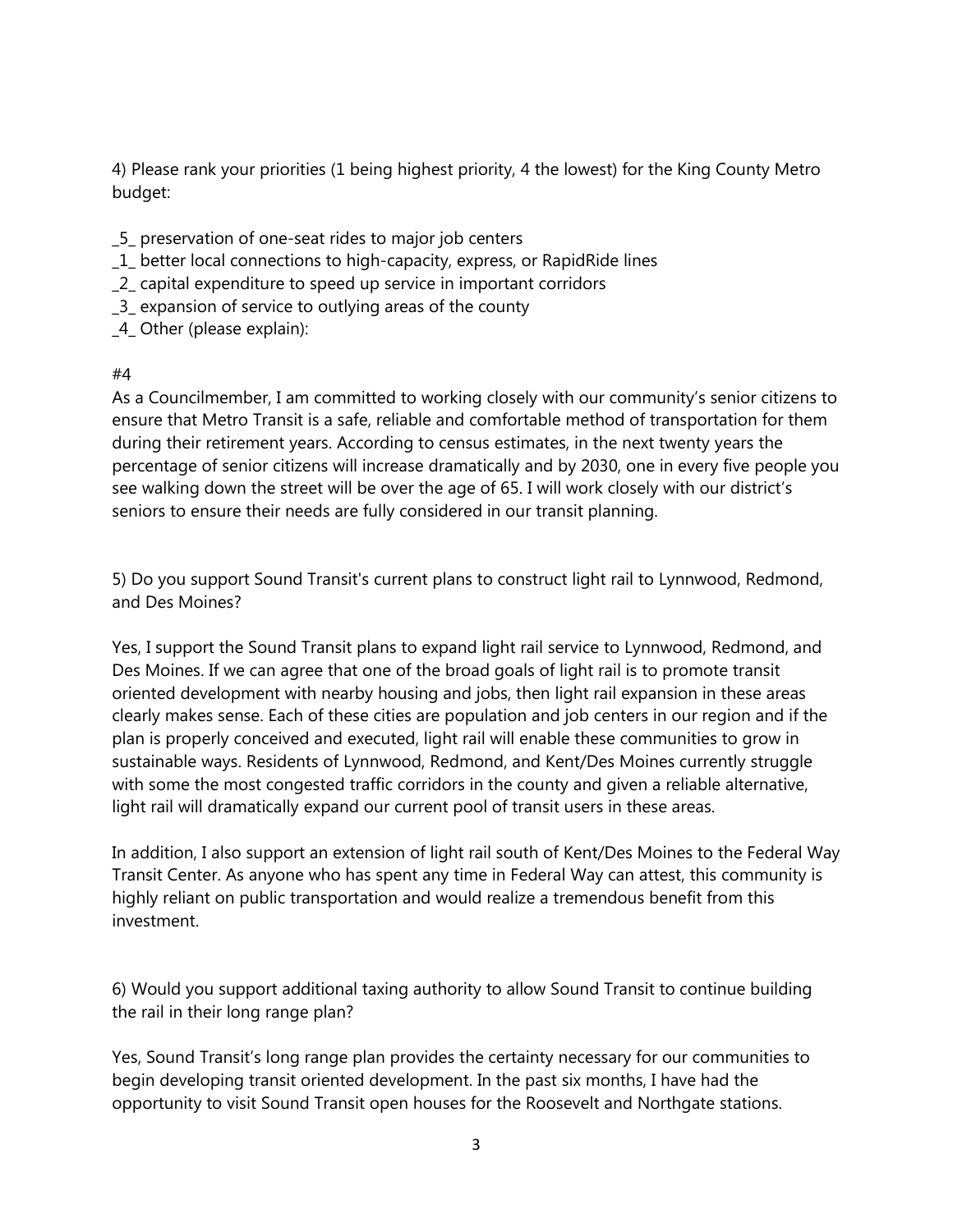The excitement at both of these events was palpable and I look forward to significant changes in the development patterns in both of these neighborhoods as we draw closer to the project completion dates.

7) If so, what areas of the county would be your priorities for these projects?

As I mentioned in a previous answer, continuing the planned Des Moines line on to Federal Way is a worthy project that would offer a more reliable, permanent transit option for that community.

As we look at District 1, I believe that the proposed light rail plan is a good one, but as Councilmember Von Reichbauer has correctly pointed out, "You can't ride a plan." While the completion dates may seem to be a long way off, there are a myriad of decisions on right-ofway, parking, zoning, and environmental protection, that must be made in the next few years. As a Councilmember, I will be closely involved with this process and the residents of District 1, to advocate for smart decisions on these building block matters that will ultimately determine the plan's success.

8) Is it important to restrict development in unincorporated areas of King County?

As a Deputy Ombudsman, I have worked on a wide array of land use matters and recognize that this is a very passionate issue for many county residents. Ultimately, I believe that sensible restrictions are required to protect our environment and the quality of life throughout King County. In this oftentimes thorny debate, smart investments in light rail and mass transit can function as a carrot that helps align development with the future of the region.

Given our limited resources, it is important that a synchronicity exists between transit and land use policy. As a Councilmember, I look forward to continuing the nearly fifty year evolution of the King County Comprehensive Plan which guides land use and development throughout the county.

9) Do you think tolling is a good revenue source for transportation?

Yes, I believe that tolling is a good revenue source for transportation. The hard truth is that Metro Transit is rapidly approaching a fiscal cliff. The combination of revenues derived from the Congestion Reduction Charge (CRC) and Metro's draw-down of reserve funds has allowed the county to continue providing basic services. However, these are not permanent solutions and when the CRC expires in 2014, Metro is projecting that the agency will need an additional \$75 million annually, simply to maintain the current system. If the county is unable to find an additional revenue source, Metro Transit is projected to lose nine million transit rides a year which would add an additional 15,000 car trips a day to our roads and highways.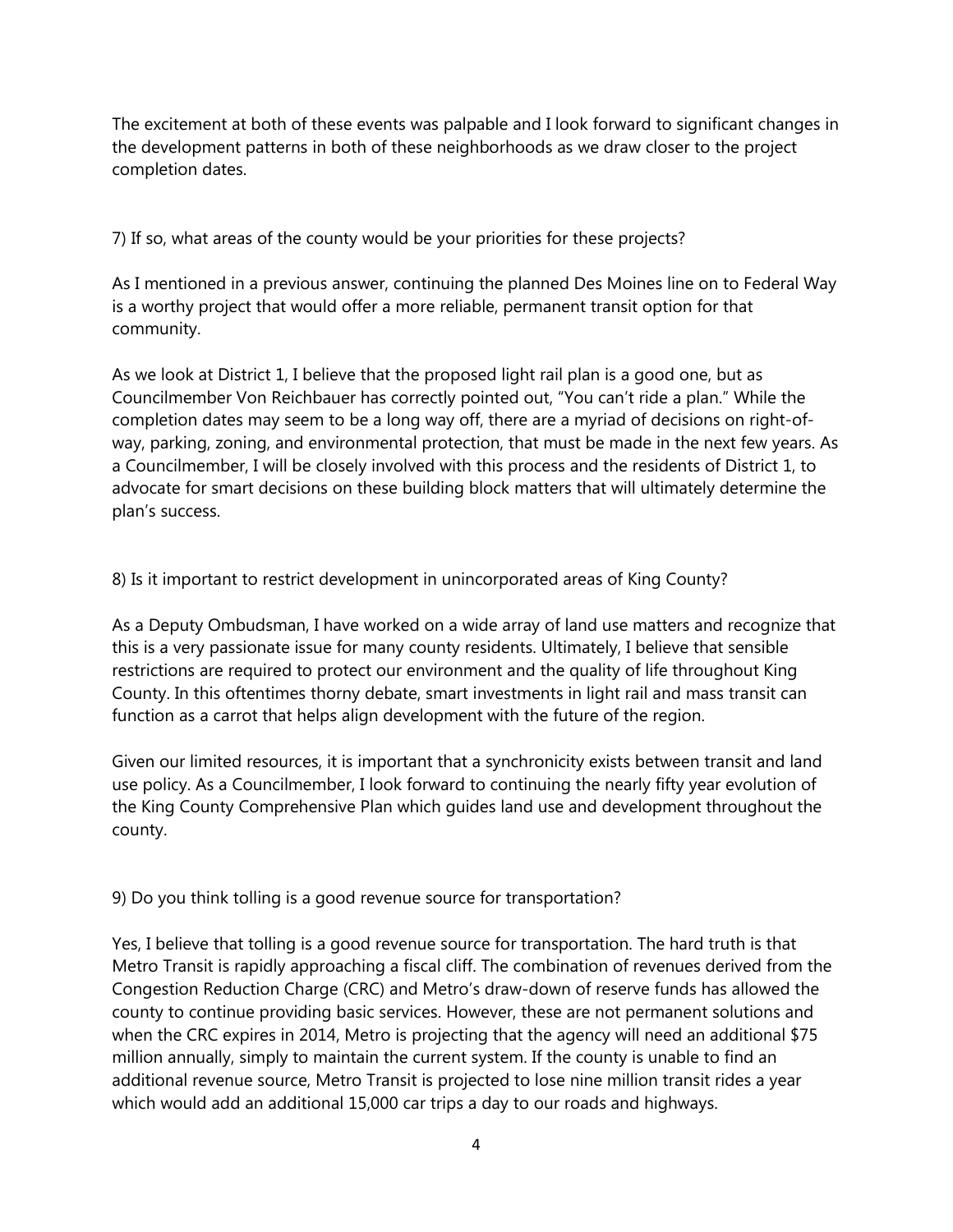As I discussed in a previous answer, the county needs approval from the state legislature to establish a more progressive, stable source of revenue. As we look around the country at comparable regions, tolling is often used to help subsidize public transportation. I support tolling as part of our solution for local transportation funding and remain open to including other revenue sources, such as motor vehicle excise tax (MVET) and payroll taxes.

10) Should toll revenues be:

- (a) restricted to the roadway being tolled, or
- **(b)** should some be used to fund transit?

As we look broadly at our entire public road system from sidewalks to highways, we need the fiscal latitude to allocate resources where they will have the greatest impact. Toll revenues should maintain the transportation corridors they originate from, but our understanding of "maintenance" must take into consideration more than simply labor and materials. Using a portion of toll revenues for public transit supports the ultimate goal of our highways; i.e. to move as many people as possible, as quickly as possible.

11) Around suburban rail stations, is it MORE important to have

- (a) park-and-rides so that a wider area can access it, or
- **(b)** transit-oriented development so that housing and jobs are nearby?

We should promote transit-oriented development (TOD) that supports nearby housing and jobs. The economic, health, and social benefits, of living in walkable communities are well-established and light rail stations should function as a magnet for this type of development.

That said, while TOD is the long-term goal, we may need to show patience in some of our region's more suburban areas where park and rides may be a useful short-term policy that encourages the positive changes in local transportation use that will underlie eventual demand for TOD.

12) At park-and-rides that are full, does it make sense to charge people to park to manage demand?

Yes, I believe that it makes sense for King County Metro to charge for parking in the areas where the demand for parking currently exceeds the available space; however, there are a few factors that we should consider before we move forward with a paid parking model: